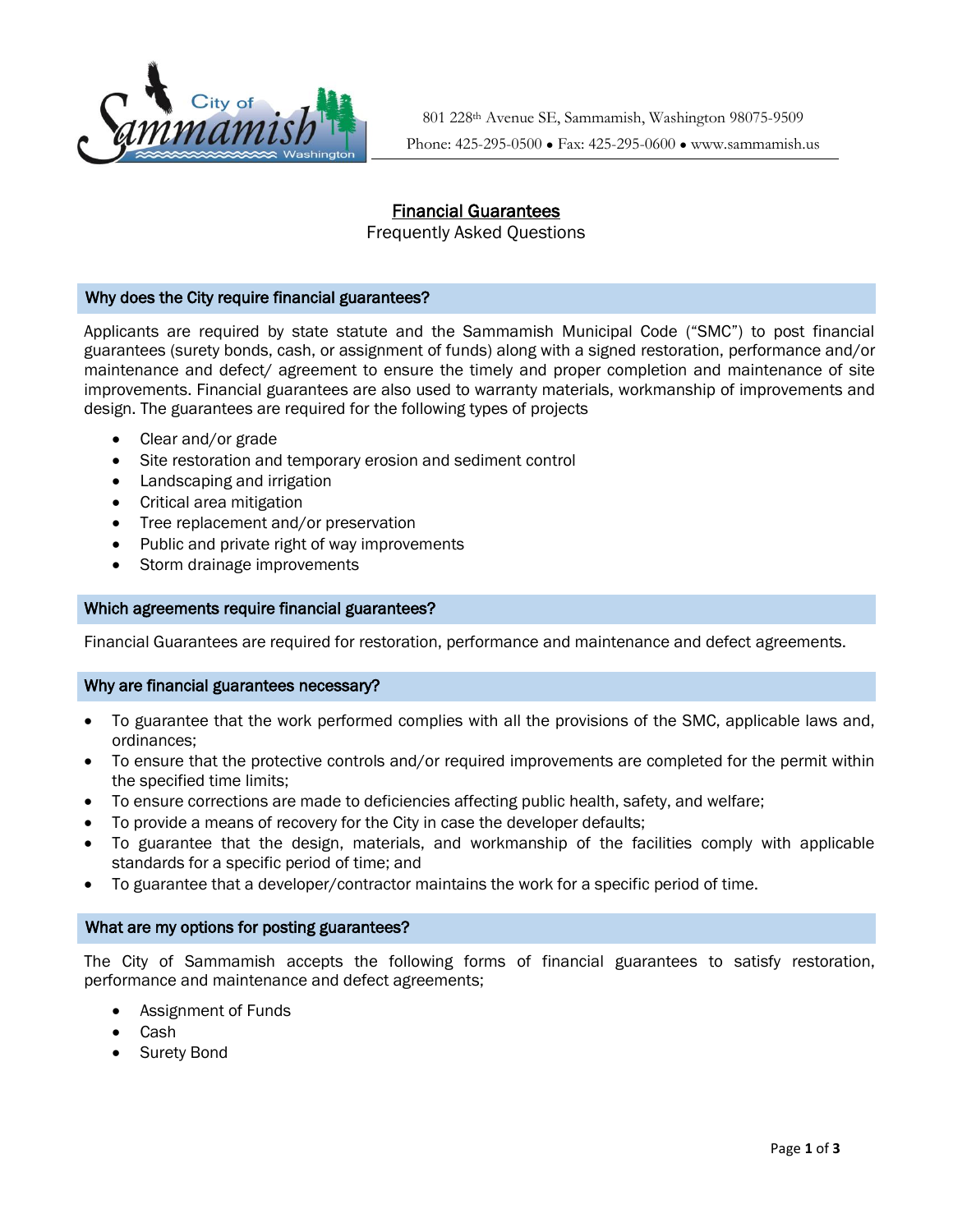#### How do I set up a financial guarantee and where do I get the forms?

How to: Assignment of funds may be obtained from a bank. Surety bonds may be obtained from an insurance agent, by looking under Bonds-Surety and Fidelity online, or by contacting the Washington State Surety [Association.](http://www.sawonline.org/)

Where to get the forms: The City of Sammamish provides the specific financial guarantee forms and corresponding restoration, performance and maintenance and defect agreement forms. Only those returned agreements and guarantees received on the City of Sammamish prepared forms with original, notarized signatures are accepted. It is important to remember that if you post the guarantee, it will be your responsibility to complete the work. If you sell the property and the purchaser does not replace your guarantee, then you are still responsible for completing the work.

### How does the City determine the valuation for the financial guarantee?

The amount of the guarantee posted must be sufficient to cover the costs of project completion or corrective work, and also includes a contingency in an amount determined by the Director or his/her designee. See the Bond Quantity Worksheet for guidance in determining the bond quantity due.

## When and how do I get my money back?

#### Your money is returned when:

- the designated period of the guarantee has expired AND;
- permit and inspections fees have been paid to date AND;
- for performance guarantees, any applicable maintenance and defect guarantees have been posted; and
- all activities have been inspected and successfully completed or the site is restored and stabilized.

Once the compliance is verified, a release letter is sent to the institution for holding assignment of funds or a surety bond to request the release. Staff prepares the paperwork for an internal cash release.

### Can the amount of a financial guarantee be reduced before release?

With City approval, financial guarantees for site improvements may be reduced for some subdivision and commercial permits. The applicant must supply the City with a copy of the project's Bond Quantity Worksheet that indicates the percentage completed for each line item. The request for reduction shall be in writing, accompanied by a schedule for completion of remaining work. Financial guarantees must be reposted in the approved amount for remaining work. Then the existing guarantee will be released once the reduced guarantee is posted.

### What constitutes default and what notice would I receive?

Default occurs when an inspection by the City reveals that some or all of the permit requirements have not been met and the applicant/principal has indicated (either in writing or by not complying) that he or she is unwilling or unable to accomplish the work in accordance with the conditions of the permit.

Both the applicant/principal and guarantor are notified in writing of the default. Default may include any of the following failure(s):